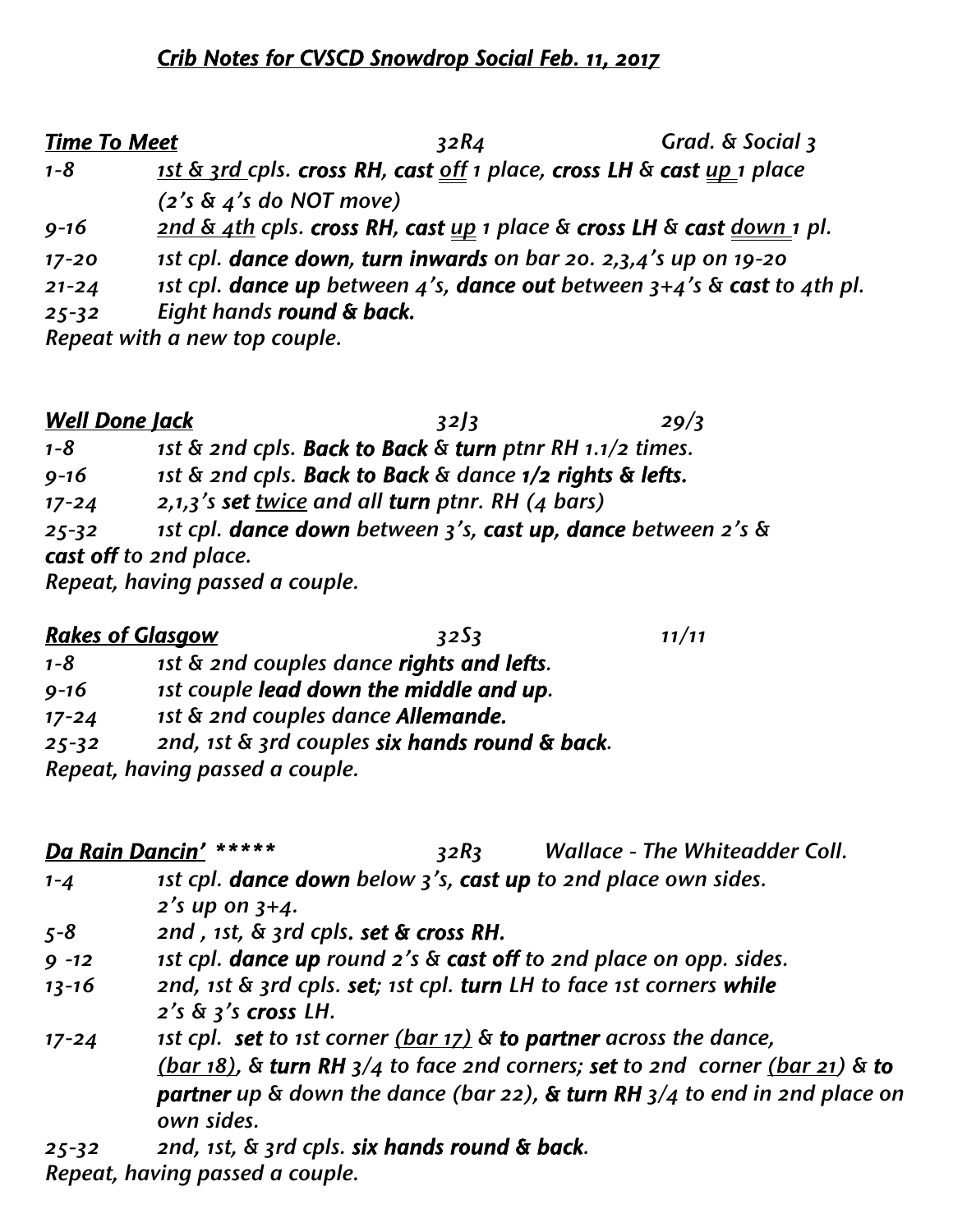| <b>Lady Irvine's Jig</b> | 75 Yrs Dancing in St. Andrews<br>32/3                                                     |
|--------------------------|-------------------------------------------------------------------------------------------|
| $1 - 8$                  | 1st cpl. 1/2 turn RH into promenade hold. Dance down 2 places, drop RH to                 |
|                          | cross below 3rd cpl. $\&$ cast up to 2nd place own sides. 2's step up $7+8$ .             |
| $9 - 16$                 | Reels of 3 $\frac{across}{s}$ , 1W passing 2M by left & 1M passing 3W by left to begin.   |
|                          | 1st cpl. finish in 2nd place own sides.                                                   |
| $17 - 24$                | 1st cpl. petronella to end 1W between 2's facing down, 1M between 3's facing              |
|                          | up. All set $3 + 3$ . 1st cpl. petronella to end in 2nd pl. opp. sides. All set $3 + 3$ . |
| $25 - 32$                | 1st cpl. turn $13/4$ times by RH. 1M with 2nd cpl., 1W with 3rd cpl. dance                |
|                          | LH across to finish 1C in 2nd place.                                                      |

*Repeat, having passed a couple.*

#### *Miss Ogilvie's Fancy \*\*\*\*\* 32S3 20/8*

- *1-8 1st & 2nd cpls. poussette right round.*
- *9-16 1st cpl. lead down the middle & up and cast off into 2nd place. 2's up on 15+16.*
- *17-24 1st & 3rd cpls. four hands round & back.*
- *25-32 1st & 2nd cpls. rights & lefts.*

*Repeat, having passed a couple.*

*The Frisky 32J3 26/10*

- *1 -4 1st cpl. turn RH & cast off to 2nd place. 2's up on 3+4*
- *5 -8 1st cpl. turn LH & cast off to 3rd place. 3's up on 7+8.*
- *9 -16 2, 3 & 1's circle round and back.*
- *17 -20 1st cpl. lead up to the top, 2 + 3's step down on 19 + 20*
- *21 -24 1's & 2's set twice.*
- *25 -28 1's & 2's rights and lefts 1/2 way*
- *29 -32 2's & 1's set and cross to own sides RH*

*Repeat, having passed a couple.*

# *The Montgomeries' Rant \*\*\*\*\* 32R3 10/1*

- *1-8 1st cpl. cross RH, cast off, cross LH, 1M casts down & 1W cast up*
- *9-16 RS reels of 3 across, 1W with 2cpl. & 1M with 3cpl..*
- *17-24 1cpl. NH joined, set to 2W, 3M, 3W & 2M; on last setting step end back to back, 1M facing up & 1W down.*
- *25-30 Reels of 3 on sides (1st cpl. RS to 2nd corners to begin).*
- *31-32 1st cpl. cross over RH to own sides 2nd place.*

*Repeat, having passed a couple.*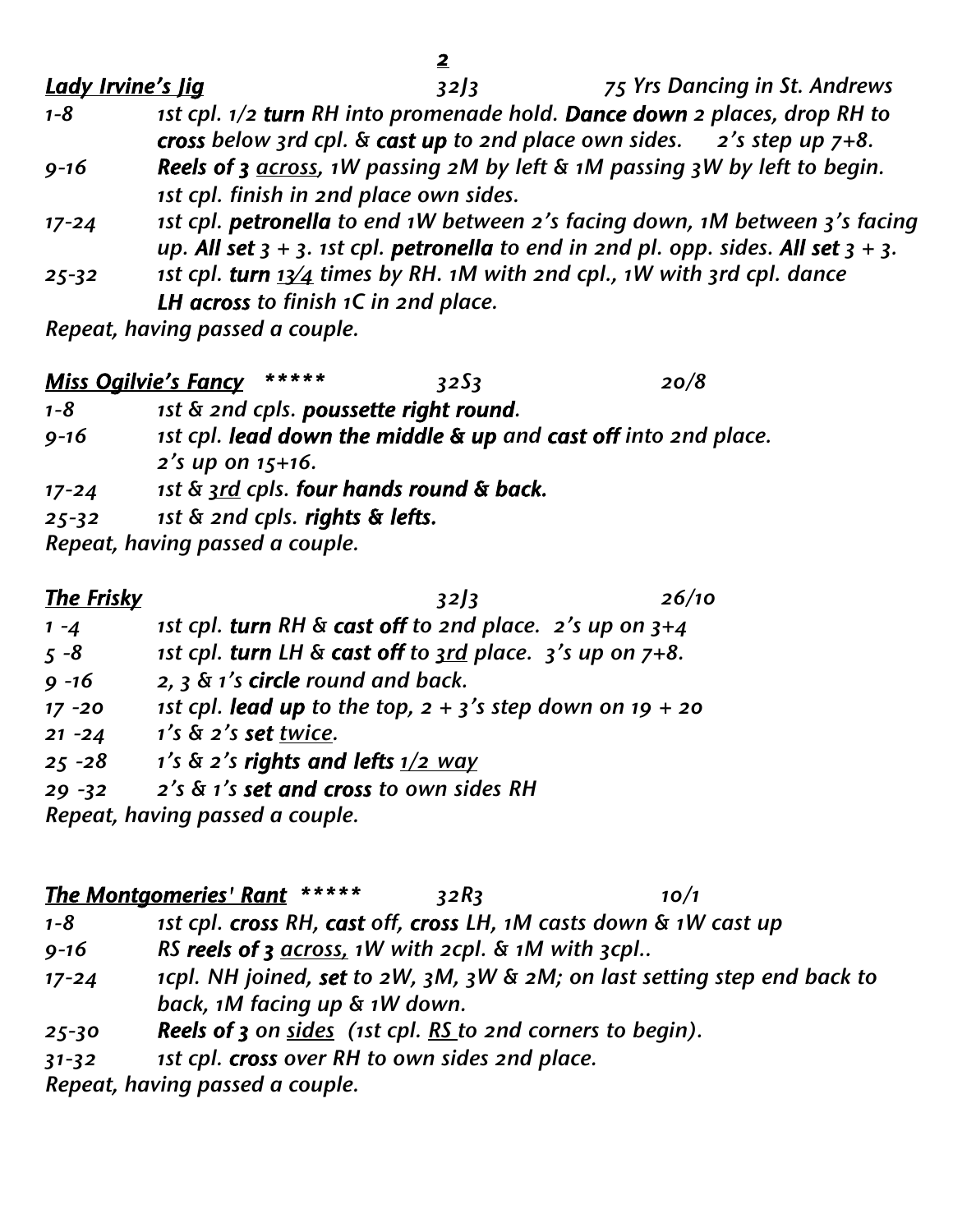### *The Highlandman's Umbrella 32R4 (Sq.set) Glasgow Jubilee Bk.*

- *1-4 All 4 cpls. (prom.hold) advance & retire 5-8 All women cast by right 1 place clockwise.*
- *9-12 All with new ptnrs. advance & retire*
- *13-16 All men cast by left 1 place anticlockwise.*
- *17-18 All set to new ptnrs*
- *19-20 1M & 3M (SIDES) change LH*
- *21-22 2M & 4M (ENDS) change LH*
- *23-24 All set to own ptnr.*

#### *25-32 8 hands round & back.*

*Repeat from new positions.*

| <b>Sugar Candie</b> | *****                                                                       | 3253 | 26/9 |
|---------------------|-----------------------------------------------------------------------------|------|------|
| $1 - 4$             | 1st cpl. set $\&$ cast off one place. $2'$ s up on $3+4$ .                  |      |      |
| $5 - 8$             | 1st cpl. pass LS, cast round 1st cnrs. (pass them by the right) &           |      |      |
|                     | curve into the middle, end back to back, 1M face down, 1W up.               |      |      |
| $9 - 12$            | 1W with 2's, 1M with 3's, dance three hands round. On bar 12, 1st cpl. pull |      |      |
|                     | RS back to end facing each other in the middle.                             |      |      |
| $13 - 16$           | 1st cpl. set & turn both hands to end facing 1st corners.                   |      |      |
| $17 - 22$           | Turn corners & partner (on bar $24$ , 1M face down & 1W face up)            |      |      |
| $25 - 28$           | LS reels of three on the sides with corners                                 |      |      |
| $31 - 32$           | 1st cpl. cross RH to 2nd place.                                             |      |      |
|                     | Repeat, having passed a couple.                                             |      |      |

#### *Shiftin' Bobbins 32R3 Ormskirk*

- *1-4 1st cpl. cross RH to double triangle position with 2's+3's & set,*
- *5-8 1's cast up to top & dance down until they are between 2's & 3's.*
- *9-16 1W dances RH across with 2M+3M while 1M dances LH across with 2W+3W. 1's followed by 2's+3's dance down middle*
- *17-24 3's followed by 2's+1's dance up (3's+2's cast off to places), 1W dances LH across with 2M+3M while 1M dances RH across with 2W+3W*
- *25-32 1's dance up to top, cast down to 2nd place opposite side & dance 1/2 Fig of 8 around 2's to end in 2nd place on own sides.*

*Repeat, having passed a couple.*